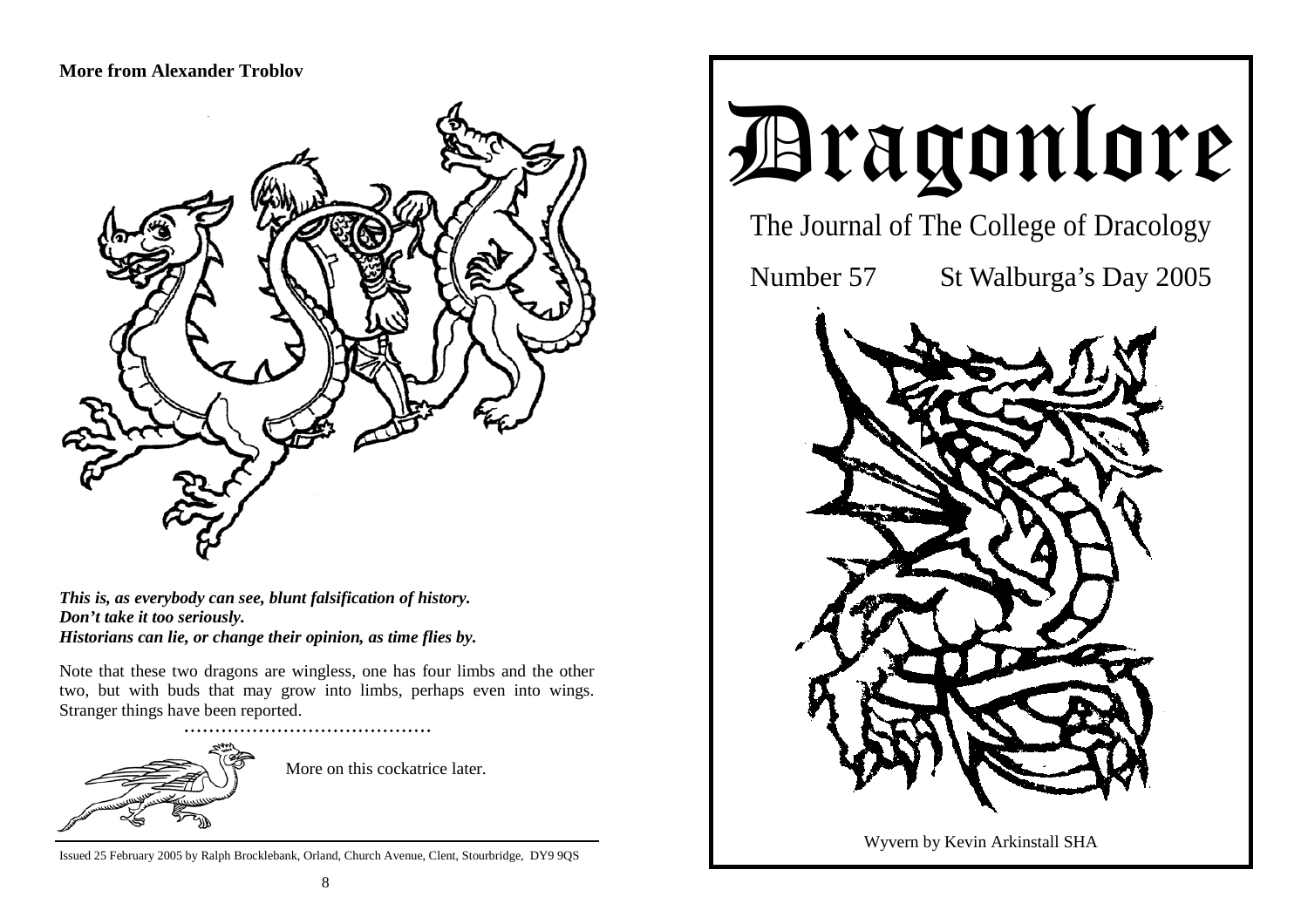

#### **The College of Dracology for the Study of Fabulous Beasts**

We welcome new members David Cvet and Carl-Alexander von Volborth, and sadly report the death of Peter Spurrier (see Nos 15, 31 & 47).

*Walburga was born in Devon, the daughter of a Wessex chieftain, who took to Christianity, became a nun, and went to Germany with her brothers as a missionary under the guidance of St Boniface. She became abbess of a nunnery at Heidenheim, and when her brother died, who had been abbot of an adjacent monastery, she took that under her wing as well, and did much to establish the Christian faith in Germany. Widely revered as a healer, when she died in 779 her body was taken to be buried at Eichstatt on the 1st May, which happened to be a pagan festival, and ever since then her name, in the form of Walpurgisnacht, has been linked to the one night of the year when witches, demons and very possibly dragons, have a free hand. But in fact her real Feast Day in the Calendar of Saints is celebrated on 25th February.* 

The Wyvern on the cover has been enlarged from a rubber-stamp image measuring 1.5 x 2 inches, that Kevin carved from a school eraser and uses with various coloured inks on his stationery. It compares well with any mediaeval woodcut.

#### **News from Sweden**



The colourful journal of the Swedish Heraldry Society, *Vapenbilden,* reports on new coats of arms, and one illustrated in the issue for October 2003 is this grant to Eva Ohlund. On the circular shield is an heraldic sea-horse, and perched on the most unusual helmet is the crest of a winged hound. Twenty eight other new arms are shown, all in colour, but the only other fabulous beast is an eight-legged horse with little sparks coming from its rear hooves, probably representing Odin's steed, Sleipnir. It is a white horse with golden mane, tail and hooves, on a blue shield surmounted by a version of the Swedish Royal crown and



backed with a vertical sword, point uppermost, and is apparently the new emblem of their army's logistics force.

drawings were made depicting the creature, and at 50-year intervals the villagers would come together and re-enact the slaying.

More than 700 years on, this is a tradition still observed by residents of all the places connected with the legend and the latest dragon-slaying carnival took place in Dinder in 2001, where a giant model of the Worminster dragon was paraded through the village before being set alight.

 But it appears the reinactments have not done the trick and the dragon has returned.

 Our photographer Jason Bryant snapped this picture of a blue dragon hiding in the trees high up on Launcherly Hill, near Worminster and North Wootton.

 Some say it is the same dragon that was created by the King William Carnival Club in the mid-1990s for its award-winning Quest for the Crystal float.

The model was sold on and featured in the Easter Parade in London.

 Whether it is the return of the Worminster dragon or a carnival-related prank, it is the latest in Somerset's illustrious connection to dragons, which even has the dragon for its emblem on the county's coat of arms.



(*This legend, and the Dinder re-enactment in 2001, are thoroughly covered in Brian Wright's 2002 book on* Somerset Dragons, *with a coloured photograph of the latter. This had a bright red dragon with a fierce face, quite different from the one reported from Launcherly Hill. Note that the newspaper photograph was too blurred to reproduce, so a line drawing has been substituted. It appears to have been made from pale blue polystyrene or something similar.*)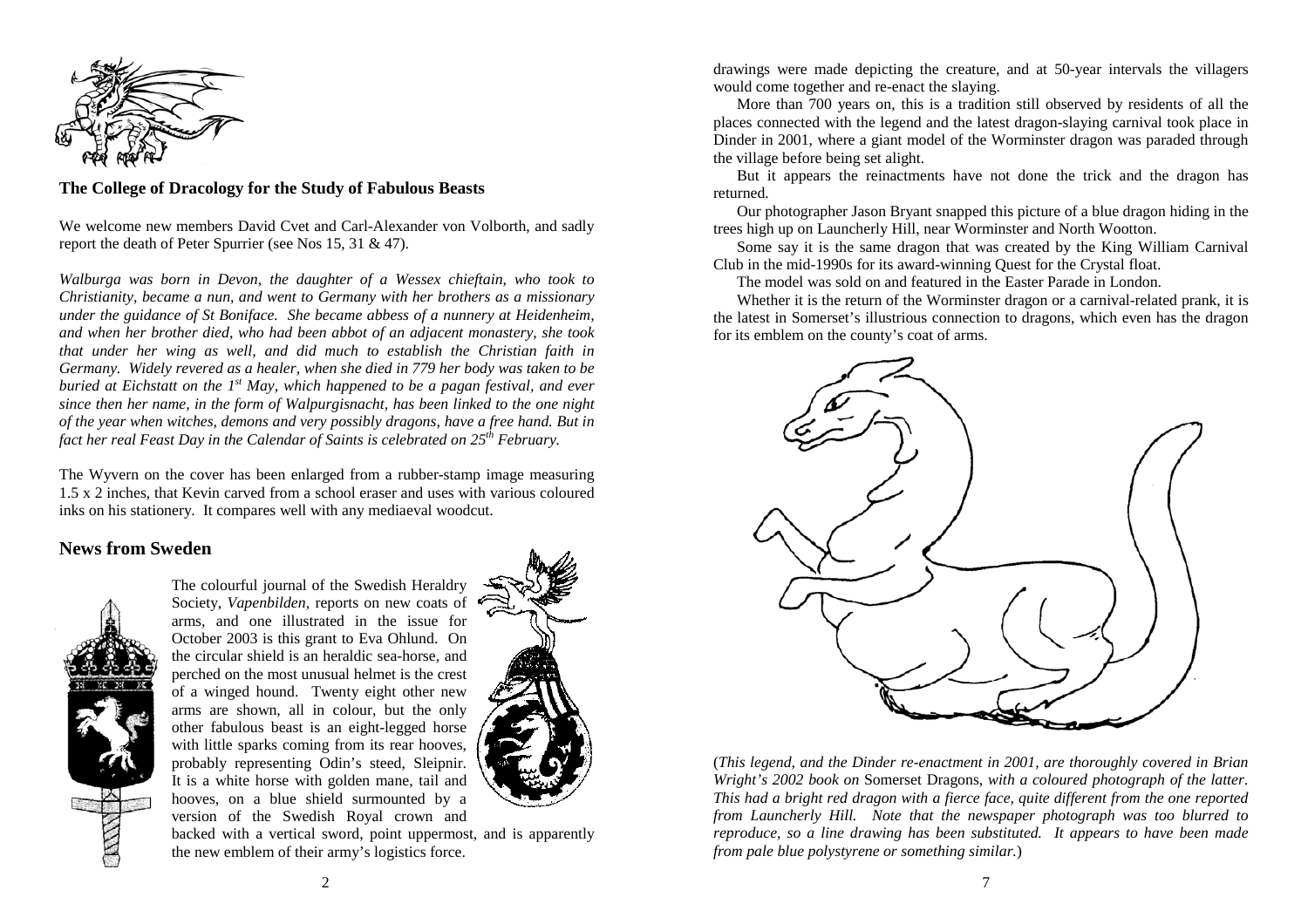## **The Battle of Bosworth**



This symbolic representation of the crucial battle has Henry Tudor's Welsh Dragon triumphing over the Boar of King Richard III, with snakes or worms crawling out of his toppling crown, from an engraving by George Vertue.

#### **Another Somerset Dragon**

John Uncles has sent in a clipping from the *Wells Journal* of 27 January 2005, with the headline "There be dragons." The article, by Emma Frampton, reads as follows:-

 Could an ancient dragon that ate children and terrorised whole communities have returned from the grave to haunt villagers near Wells?

 During the 1200s, Dulcote, Dinder and North Wootton were troubled by a dragon living at Worminster Sleight, who breathed fire, scorching fields, trees and sheep.

 The people called on the Bishop of Bath and Wells, Bishop Jocelyn, for help and he rode out alone to find the beast.

 The details of his confrontation with the creature vary, depending on who tells the story. Some say he killed the dragon with a lance, others maintain he struck it down with his bare hands.

In either case, the dragon ended up dead – but the story does not end there.

 It seems that before it breathed its last it bestowed a curse and if the villagers ever forgot about the monster it would be able to return to life; and its chance for reincarnation would come every 50 years.

 So, to make sure it stayed dead, the people of Worminster Sleight and the surrounding area did everything they could to keep the dragon's memory alive.

Ballads were written praising the bravery of Bishop Jocelyn, paintings and

## **Dragons from Cornwall**



Dennis Endean Ivall SHA wrote and illustrated a book, *Cornish Heraldry and Symbolism* (Redruth, 1988), which contains this full-page drawing of the arms attributed to King Arthur and his father Uther Pendragon (the small shield with two dragons combatant). Arthur himself was credited with various devices, the main one here being the green shield with a white cross and the figure of Our Lady in gold. Another one was the three gold crowns on a red field, a device which occurs in many European settings. The motto translates as "King Arthur is not dead." Note that Dennis has given the dragon on the crest a distinctive Cornish feel.